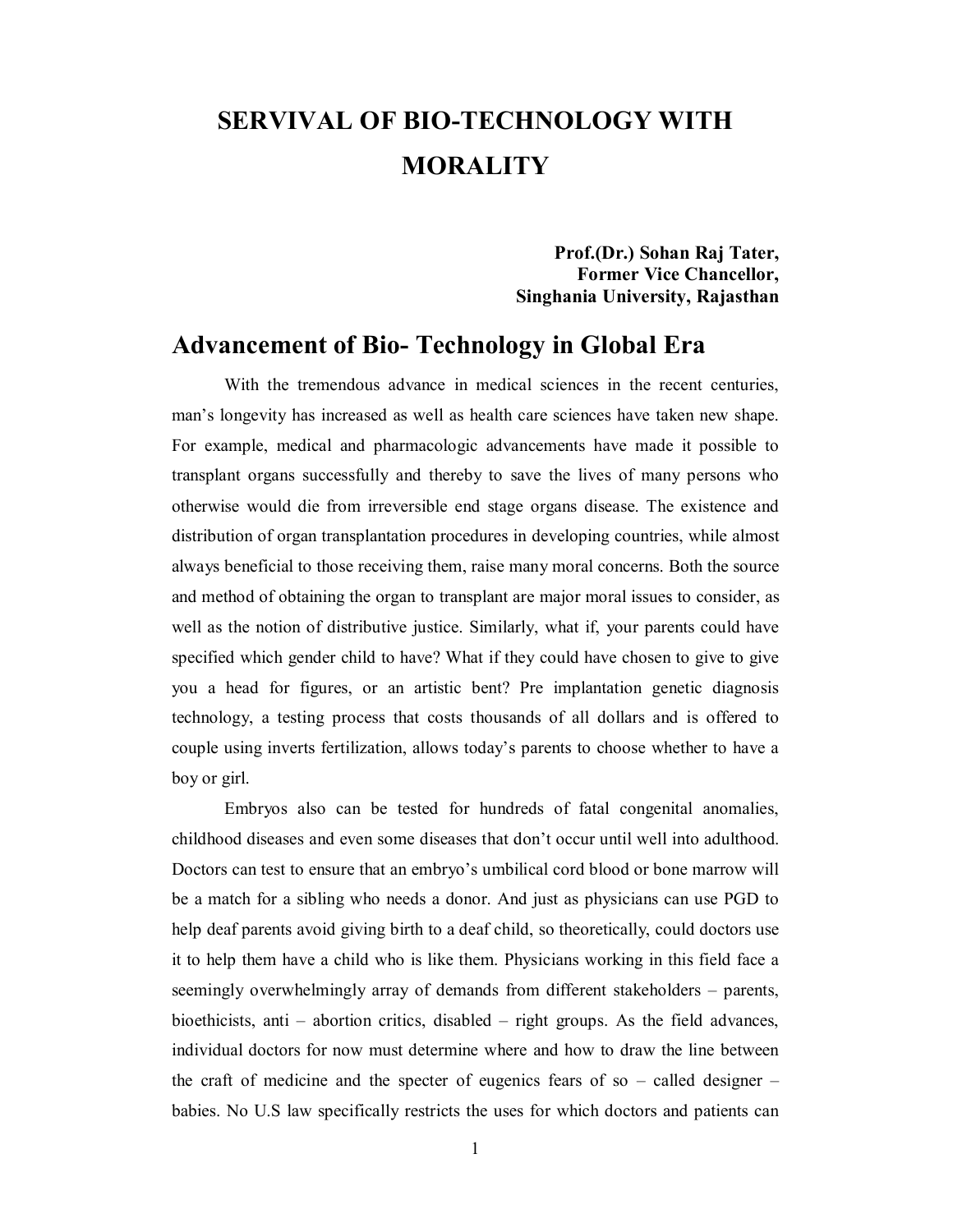use embryo screening, though several European countries ban or severely restrict PGD.

All this and in many more branches of medical science, technological advancements have raised many questions of morality which involve human existence. Though not going into very detail of the branch of medical sciences, moral issues related to it are dealt with as follows:-

## **Some moral issues related to Bio- Technology**

The practice of psychiatry is different from other medical specialties in two significant respects. First, one deals with certain groups of patients whose judgment may be impaired at times due to their mental illness or who are unable to refuse any medical help. In such situations, therapeutic intervention or even detention in a psychiatric facility against the patient's wishes may become necessary. This raises various moral and human rights issues that have been debated extensively without arriving at a consensus.

Second, in no other medical specialty do patients share with their doctor so many intimate details about their personal, emotional, social or even sexual life. As a result, a special kind of relationship, both positive and negative develops between the patient and psychiatrist. This particularly happens during prolonged treatment. This raises many moral issues depending on how the psychiatrist handles it.

## **National and International moral guidelines over Bio-Technology**

The World Psychiatric Association (WPA) prepared the Declaration of Hawaii in 1977 after extensive discussion. This was updated in Vienna in 1983. The revision in 1996 was called the Madrid Declaration. There is also a Standing Committee for moral issues. The UN General Assembly in 1991 specially considered the question of 'Principles for the protection of persons with mental illness and for the improvement of mental health. In India, the National Human Rights Commission's publication, Quality assurance in mental health, provides guidelines for the care of mentally, ill in psychiatric patients should be treated with dignity and respect. As far as possible their consent must be taken for any treatment or hospital admission. If such patients are not in a position to give their consent, close family members should be consulted, but the interest of the patient must remain paramount. Physical restraints, if required, must be minimum and for a temporary period under close medical supervision. The use of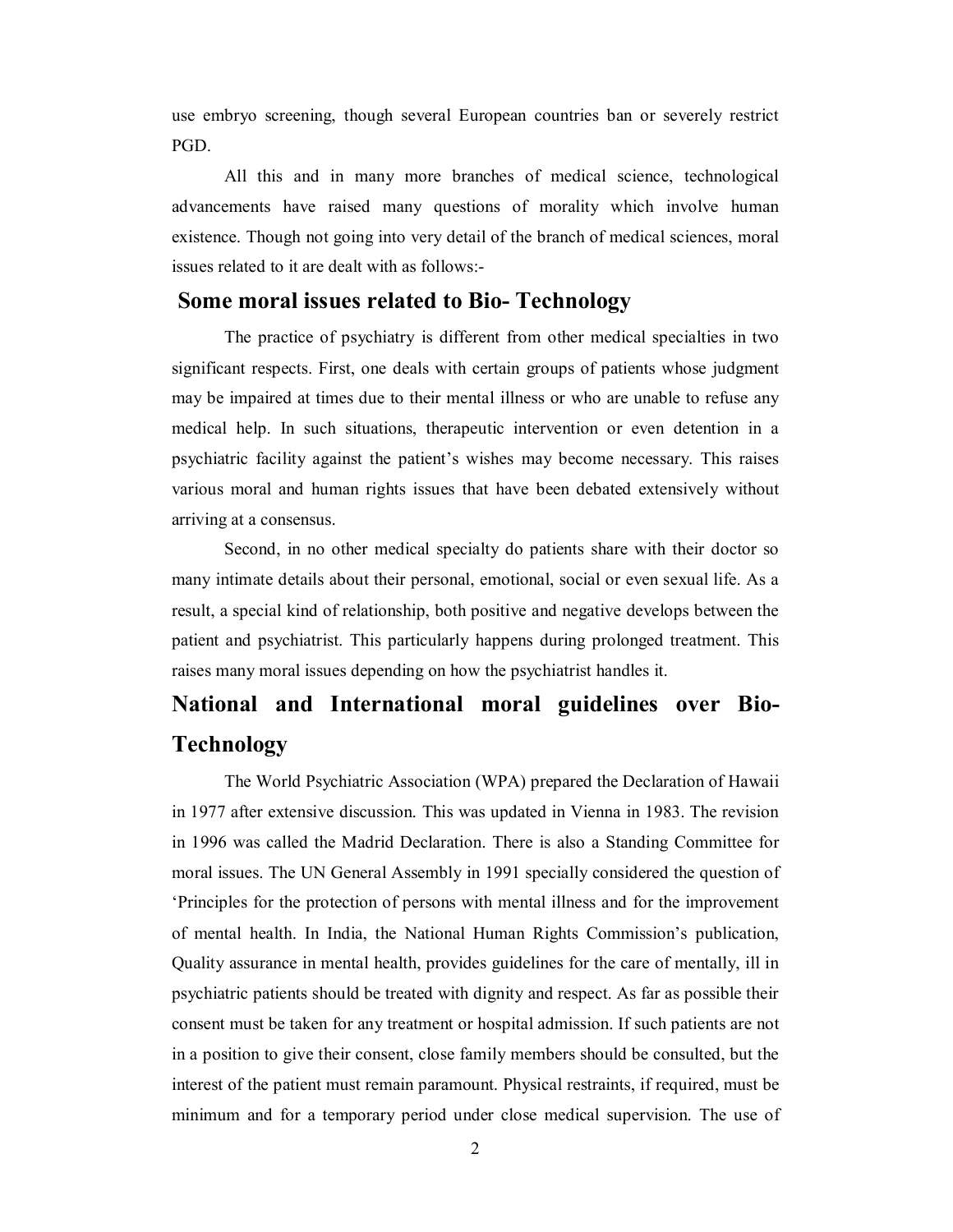chains or other degrading devices to restrict the patient should have no place in modern psychiatry. The patient should be kept as involuntary admission in a psychiatric hospital for the minimum period necessary. There must be adequate provision for the right to appeal against forcible detention. Many of these recommendations are included in the Mental Health Act of 1987.

#### **Research on Medical Science patients**

In general, it is agreed that for any research on human beings, informed consent of the individual must be an essential part of the research protocol. The difficulty in seriously mentally ill patients is that due to their illness, many of them have their judgment substantially impaired. They may not be in a position to judge the risks involved in various medical research procedures. In India, where a large number of patients are poorly educated, giving consent by signing some research protocol seems to be an inadequate safeguard. The patients and their families inherently trust their doctors and hence a big moral responsibility falls on the treating doctor. A complete ban on all research on the mentally ill may be going to one extreme. Two safeguards are suggested. First, such research should be strictly limited to what is in the larger interest of the mentally ill. Second, there must be independent monitoring to ensure that moral guidelines are followed. The Indian Council of Medical Research must periodically review the moral implications of research on those who are seriously mentally ill.

## **Organ transplantation Technology**

Organ transplantation is the moving of a organ from one body to another, or from a donor site on the patient's own body for the purpose of replacing the recipient's damaged or absent organ. The emerging field of Regenerative medicine is allowing scientists and engineers to create organs to be regrown from the patient's own cells (stem cells, or cells extracted from the failing organs). Organs and/or tissues that are transplanted within the same person's body are called auto grafts. Transplants that are performed between two subjects of the same species are called allografts. Allografts can either be from a living or a cadaveric source.

Organs that can be transplanted are the heart, kidneys liver, lungs, pancreas, intestine and thymus. Tissues include bones, tendons (both referred to as musculoskeletal grafts), cornea, skin, heart values and veins. Worldwide the kidneys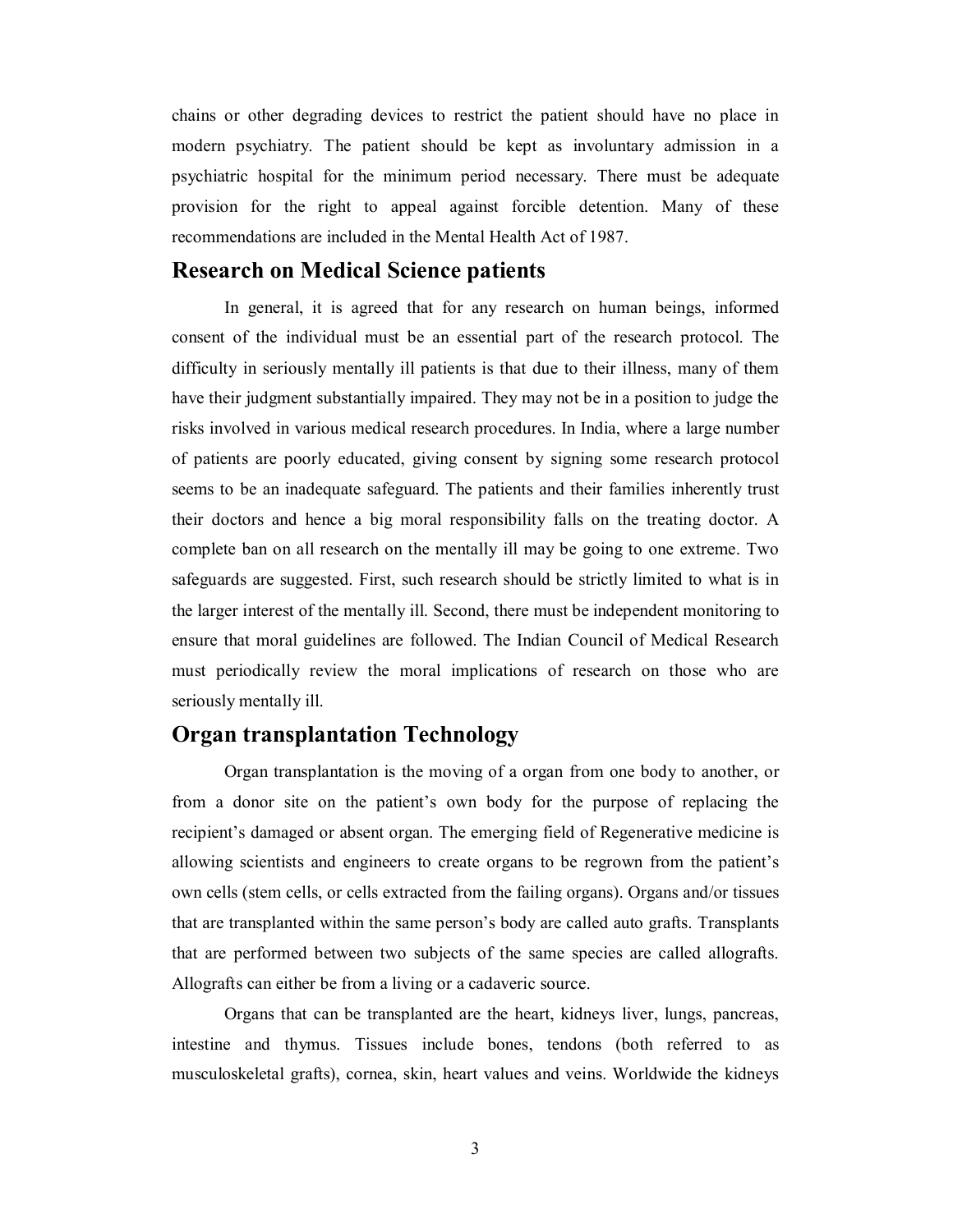are the most commonly transplanted organs, while musculoskeletal transplants outnumber them by more than tenfold.

Organ donors may be living, or brain dead. Tissue may be recovered from donors who are cardiac dead upto 24 hours past the cessation of heartbeat. Unlike organs, most tissue (with the exception of corneas) can be preserved and stored for upto five years, meaning they can be "banked". Transplantation raises a number of bio-moral issues, including the definition of death when and how consent should be given for an organ to be transplanted and payment for organs for transplantation. Other moral issues include transplantation. Other moral issues include transplantation tourism and more broadly the socio – economic context in which organs harvesting or transplantation may occur. A particular problem is organ trafficking.

In the United States, tissue transplants are regulated by the U.S. Food and Drug Administration (FDA) which sets strict regulations on the safety of the transplants, primarily aimed at the prevention of the spread of communicable disease. Regulations include criteria for donor screening and testing as well as strict regulations on the processing and distribution of tissue grafts. Organ transplants are not regulated by the FDA.

Transplantation medicine is one of the most challenging and complex areas of modern medicine. Some of the key areas of medical management are the problems of transplant rejection, during which the body has an immune response to the transplanted organ, possibly leading to transplant failure and the need to immediately remove the organ from the recipient, when possible, transplant rejection can be reduced through stereotyping to determine the most appropriate donor – recipient match and through the use of immunosuppressant drugs.

In most countries there is a shortage of suitable organs for transplantation. Countries often have formal systems in place to manage the process of determining who is an organ donor and in what order organ recipients receive available organs.

#### **Servival of Bio-Technology with Morality**

Successful human allotransplants have a relatively long history, the operative skills were present long before the necessities for post – operative survivals were discover. Rejection and the side effects of preventing rejection (especially infection and nephropathy) were, are, and may always be the key problem.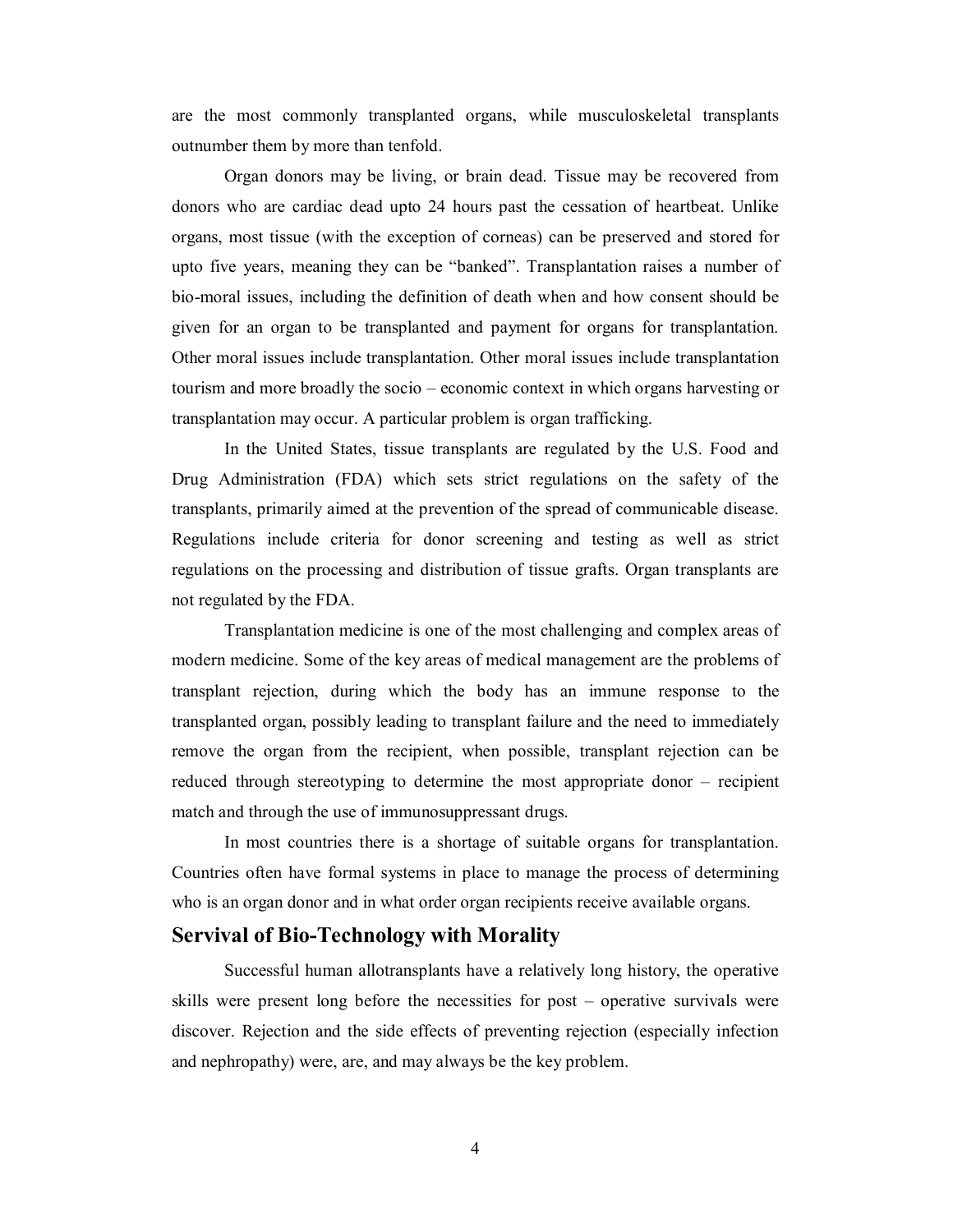Several apocryphal accounts of transplants exist will prior to the scientific understanding and advancements that would be necessary for them to have actually occurred. The Chinese physician PienChi'ao reportedly exchanged hearts between a man of strong spirit but weak will with one of a man of weak spirit but strong will in an attempt to achieve balance in each man. Catholic accounts report the third – century saints Damian and Cosmos as replacing the gangrenous leg of the Roman Justinian with the leg of a recently diseased Ethiopian. Most accounts have the saints performing the transplant in the fourth century, decades after their deaths; some accounts have them only instructing living surgeons who performed procedure.

The more likely accounts of early transplants deal with skin transplantation. The first reasonable account is of the Indian surgeon Sushruta in the  $2<sup>nd</sup>$  century BC, who used autografted skin transplantation in nose construction rhinoplasty, Success or failure of these procedures is not will documented Centuries later, the Italian surgeon Gasparo Tagliacozzi performed successful skin autografts. He also failed consistently with allografts, offering the first suggestion of rejection centuries before that mechanism could possibly be understood. He attributed it to the "force and power of individuality" in his 1596 work De Curtorum Chirurgia per Insitionem.

The first successful corneal allograft transplant was performed in 1837 in a gazelle model. The first successful human corneal transplant, a keratoplastic operation, was performed by Eduardo Zinm in Olomouc, Czecl. Republic, in 1905proneering work in the surgical technique of transplantation was made in the early 1900s by the French surgeon Alexis Carrel, with Charles Guthrie, with the transplantation of arteries or veins. Their skillful anastomosis operations, the new suturing techniques, laid the ground work for later transplant surgery and won Carrel the 1912 Nobel Prize in Physiology or Medicine. From 1902 Carrel performed transplant experiments on dogs Surgically successful in moving kidneys, heart and spleens, he was one of the first to identify the problem of rejection, which remained insurmountable for decades.

Major steps in skin transplantation occurred during the First World War, notably in the work of Harold Gillies at Aldershot. Among his advances was the tubed pedicle graft, maintaining a flesh connection from the donor site until the graft established its won blood flow. Gillis's assistant, Archibald Mc Indoe, carried on the work into the Second World War as reconstructive surgery. In 1962 the first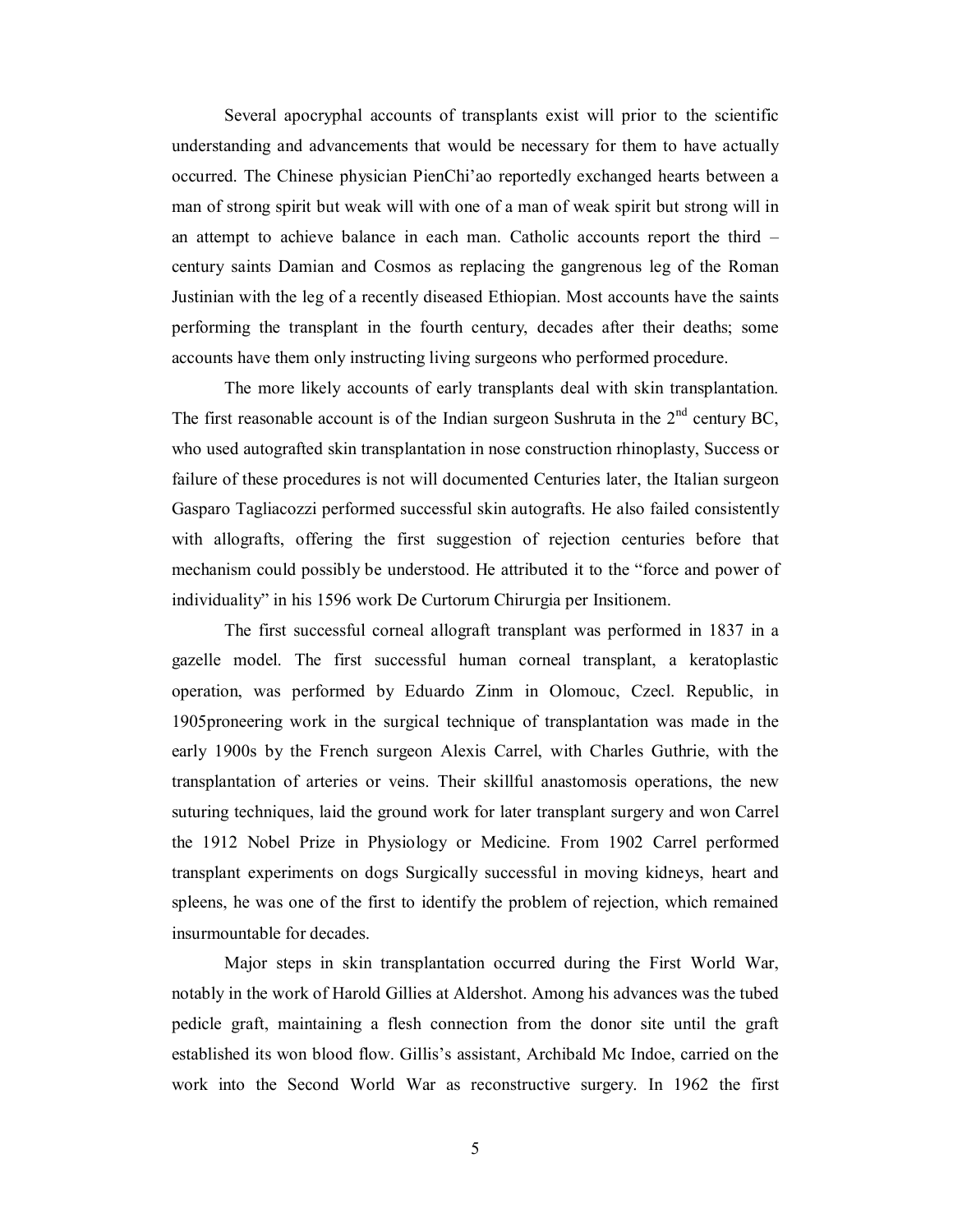successful replantation surgery was performed reattaching a reversed limb and restoring (limited) function and feeling.

Transplant of a single gonad (testis) from a living donor was carried out in early July 1926 in Zazecar, Serbia, by a Russian emigre surgeon Dr. Peter Vasilevic Kalashnikov, the donor was a convicted murderer, one Iliza Krajan, whose death sentence was commuted, to 20 years imprisonment and he was led to believe that it was done because he had donated his testis to an elderly medical doctor. Both the donor and the receiver survived, but charges were brought in account of law by the public prosecutor against Dr. Kalashnikov, not for performing the operation, but for lying to the donor.

The first attempted human decreased – donor – transplant was performed by the Ukrainian surgeon Yu Yu Voronoy in the 1930s; rejection resulted in failure Joseph Murray and J. Hartwell Harrison. M.D. performed the first successful transplant, a kidney transplant between identical twins, in 1954, successful because no immunosuppression was necessary in genetically identical twins.

In the late, 1940s Peter Medawar, working for the National Institure for Medical Research, improved the understanding of rejection. Identifying the immune reactions in 1951 Medawar suggested that immunosuppressive drugs could be used. Cortisone had been recently discovered and the more effective azathioprine was identified in 1959, but it was not until the discovery of cyclosporine in 1970 that transplant surgery found a sufficiently powerful immunosuppressive.

Dr. Murray's success with the Kidney led to attempts with other organs. There was a successful decreased donor lung transplant into a lung cancer sufferer in June 1963 by James Hardy in Jackson, Mississippi. The patient survived for eighteen days before dying of kidney failure. Thomas Starzl of Denver attempted a liver transplant in the same year, but was not successful until 1967. The heart was a major prize for transplant surgeons. But, as well as rejection issues the heart deteriorates within minutes of death so any operation would have to be performed at great speed. The development of the Hardy attempted a human transplant in 1964, but a premature failure of the recipient's heart caught Hardy with no human donor. He used a chimpanzee heart which failed very quickly. The first success was achieved in Dec 3, 1967 by Christian Barnard in Cape Town, South Africa. Louis Washkansky, the recipient, survived for eighteen days amid what many saw as a distasteful publicity circus. The media interest prompted a spate of heart transplants. Over a hundred were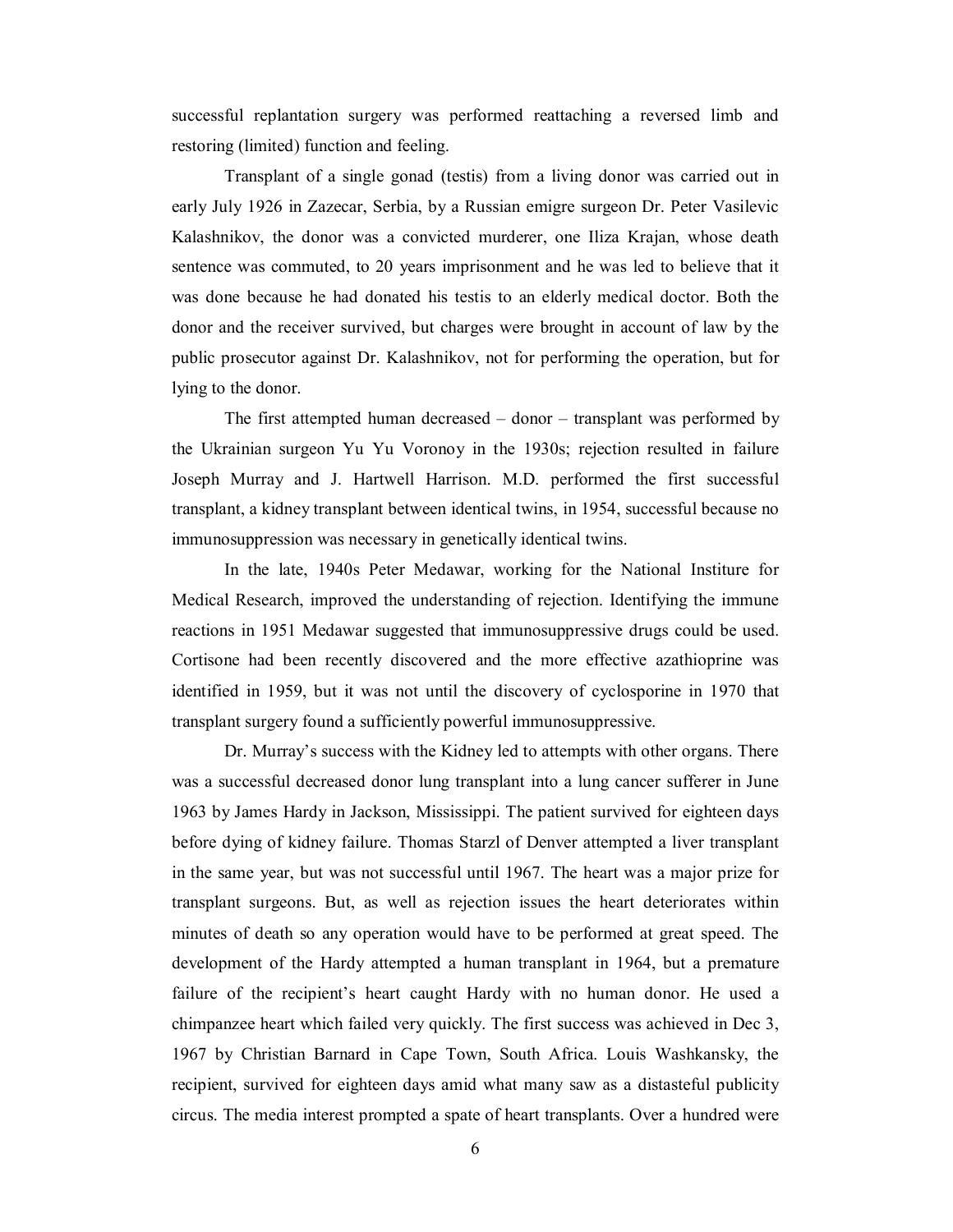performed in 1968 – 69, but almost all the patients died within sixty days. Bernard's second patient, Philip Blaiberg lived for 19 months.

As the rising success rate of transplants and modern immunosuppression make transplants more Advances in living – related donor transplants have made that increasingly common. Additionally, there is substantive research into transplantation or transgenic organs; although these forms of transplant are not yet being used in humans, clinical trials involving the use of specific cell types have been conducted with promising results, such as using porcine islets of Langerhans to treat type one diabetes. However, there are still many problems that would need to be solved before they would be feasible options in patients requiring transplants.

Many other new drugs are under development for transplantation. The emerging field of Regenerative medicine promises to solve the problem of organ transplant rejection by regrowing organs in the late, using the patients' own cells (stem cells, or healthy cells extracted from the donor site).

## **Technology of organ transplantation in different countries**

Despite efforts of international transplantation societies, it is not possible to access an accurate source on the number, rates and outcomes of all forms of transplantation globally; the best that we can achieve is estimations. This is not a sound basis for the future and thus one of the crucial strategies for the global Alliance in Transplantation is to foster the collection and analysis of global data.

|               | Kidney (pmp) | Liver (pmp) | Heart (pmp) |
|---------------|--------------|-------------|-------------|
| <b>USA</b>    | 52           | 19          | 8           |
| Europe        | 27           | 10          | 4           |
| Turkey        | 11           | 3.5         |             |
| Asia          | 3            | 0.3         | 0.03        |
| Latin America | 13           | 1.6         | 0.5         |

Transplantation of organs in different continents/regions year/2000

All numbers are per million populations.

According to the Council of Europe, Spain though the Spanish transplant Organization led by Dr. Rafael Matesanz shows the highest worldwide rate of 35.1 donors per million population in 2005 and 33.8 in 2006.

In addition to the citizens waiting for organ transplants in the US and other developed nations, there are long waiting lists in the rest of the world. More than 2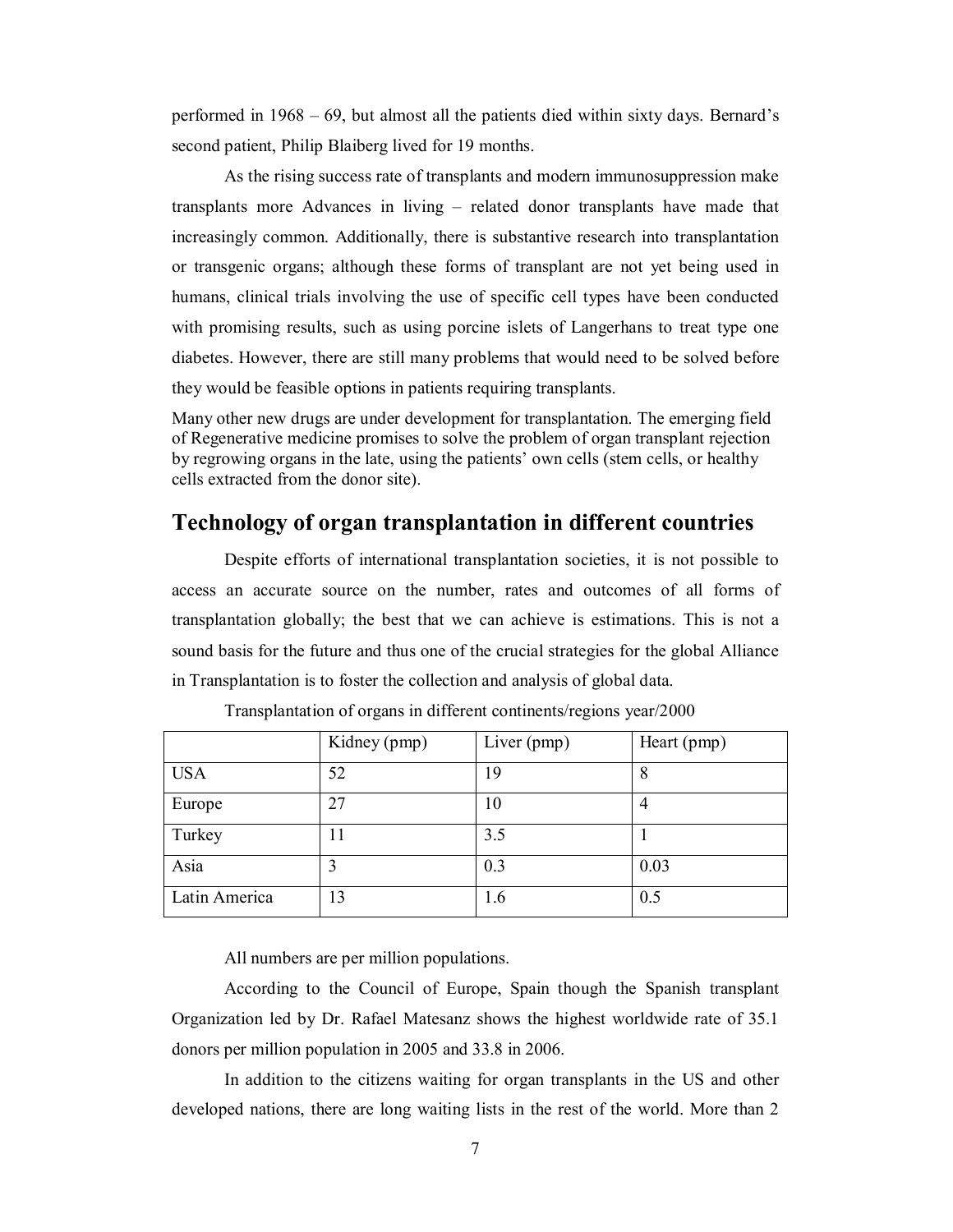million people need organ transplants in China, 50,000 waiting in Latin America (90% of which are waiting for kidneys), as well as thousands more in the less documented continent of Africa. Donor bases vary in developing nations.

Traditionally, Muslims believe body discretion in life or death to be forbidden and thus many reject organ transplant. However most Muslim authorities nowadays accept the practice if another life will be saved.

In Latin America the donor rate is  $40 - 100$  per million per year, similar to that of developed countries. However, in Uruguay, Cuba and Chilie, 90% of organ transplants came from Cadaveric donors represent 35% of donors in Saudi Arabia. There is continuous effort to increase the utilization of cadaveric donors in Asia, however, the popularity of living single kidney donors in India yields India a cadaveric donor prevalence of less than 1 pmp.

Organ transplantation in China has taken place since the 1960s, and china has one of the largest transplant programmes in the world, peaking at over 13,000 transplants a year by 2004. Organ donation, however is against Chinese tradition and culture and involuntary donation is illegal under Chinese law. China's transplant programme attracted the attention of international news media in the 1990s due to ethical concerns about the organs and tissue removed from the corpses of executed criminals being commercially traded for transplants. In addition, in 2006, there were claims of harvesting organs from live practitioners of the banned Falun Gong spiritual movement which led to a disputed report being compiled by former Canadian MP David Kilgour and human rights lawyer David Matas. Since 2007 Chinese authorities have introduced legislation to stop international trade in prisoners' organs, and to increase voluntary donation from the general public.

With regard to organ transplantation in Israel, there is a severe organ shortage due to religious objections by some rabbis who oppose all organ donations and others who advocate that a rabbi participate in all decision making regarding a particular donor. One third of all heart transplants performed on Israelis are done in the People's Republic of China. Others are done in Europe Dr. Jacole Lavee, head of the heart – transplant unit, sheba Medical Center, Tel Aviv, believes that "transplant tourism" is unethical and Israeli insurers should not pay for it. The organization HODS (Halachic Organ Donor Society) is working to increase knowledge and participation in organ donation among Jews throughout the world.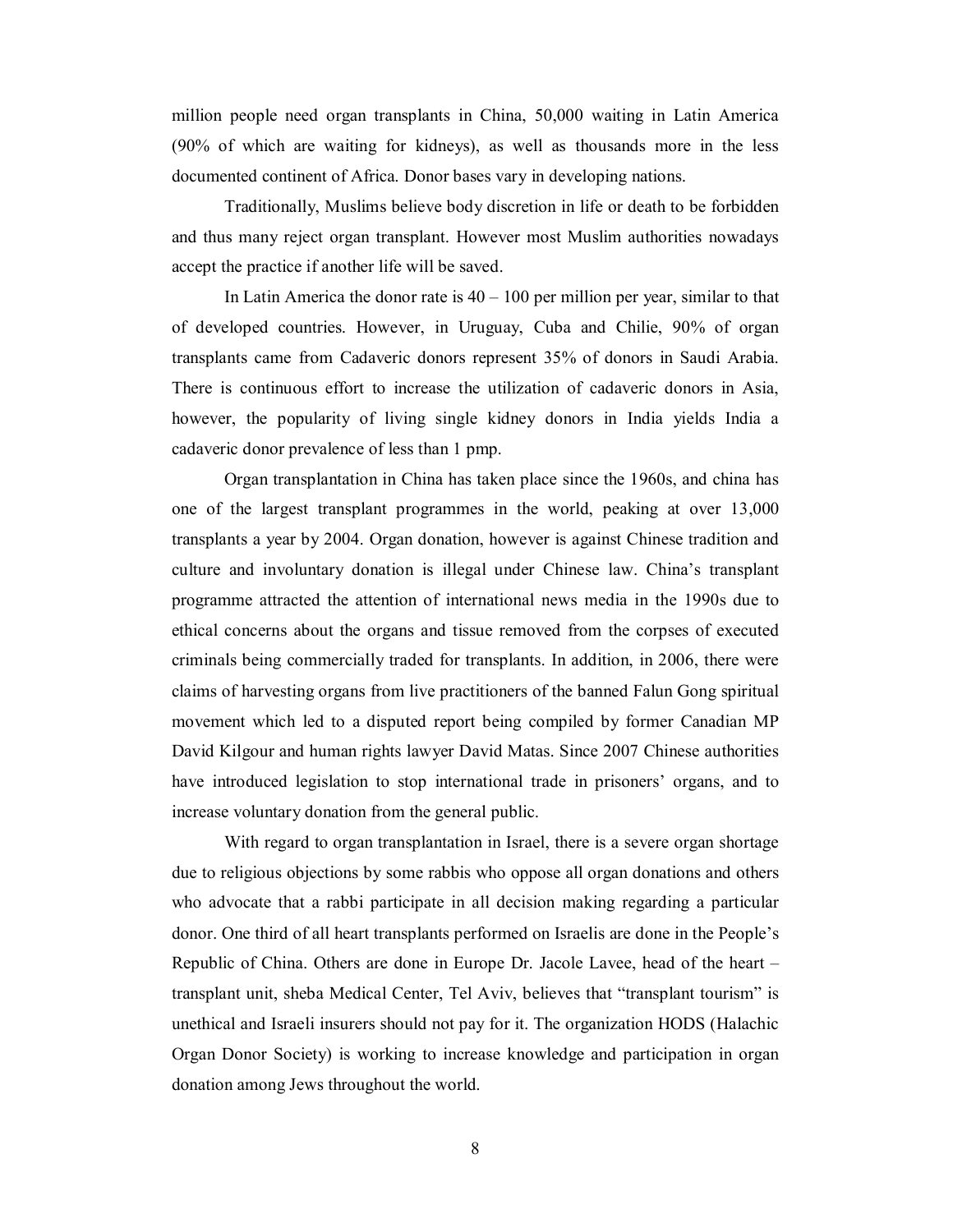Transplantation rates also differ based on race, sex and income. A study done with patients beginning long term dialysis showed that the socio demographic barriers to renal transplantation present themselves even before patients are on the transplant list. For example, different groups express definite and complete pretransplant workup at different rates. Previous efforts to create fair transplantation policies had focused on patients currently on the transplantation waiting list. Moral concerns the existence and distribution of organ transplantation procedures in developing countries, while almost always beneficial to those receiving them, raise many moral concerns. Both an the source and method of obtaining the organ to transplant are major moral issues to consider, as well as the notion of distributive justice. The World Health Organization argues that transplantations promote health, but the notion of "transplantation tourism" has the potential unintended health consequences, and to provide unequal access to services, all of which ultimately may create harm. Regardless of the "gift of life", in the context of developing countries, this might be coercive. The practice of coercion could be considered exploitative of the poor population, and 4 of the universal Declaration of Human Rights. There is also a power opposing view, that trade in organs, if properly and effectively regulated to ensure that the seller is fully informed of all the consequences of donation, is a mutually beneficial transaction between two consenting adults, and that prohibiting it would itself be a violation of Article 3 and 29 of the Universal Declaration of Human Rights.

Even within developed countries there is concern that enthusiasm for increasingly the supply of organs may trample or respect for the right to life. The question is made even more complicated by the fact that the "irreversibility" criterion for legal death cannot the adequately defined and can easily change with changing technology.

The continually increasing need for organs led to the reintroduction of the principle of donation after cardiac or circulatory death (DCD) in the early 1990s with the Pittsburgh protocol to complement already available organ procurement from brain – dead persons. A new federal mandate requires hospitals as of January 2007 to design policies and procedures for organ procurement in DCD to increase the rate of organ donation and recovery from decedents to 75% or greater.

However DCD is controversial because of medical, moral, and legal uncertainties about the premise that donors are indeed dead before their organs are procured. We contend that the recovery of viable organs useful for transplantation is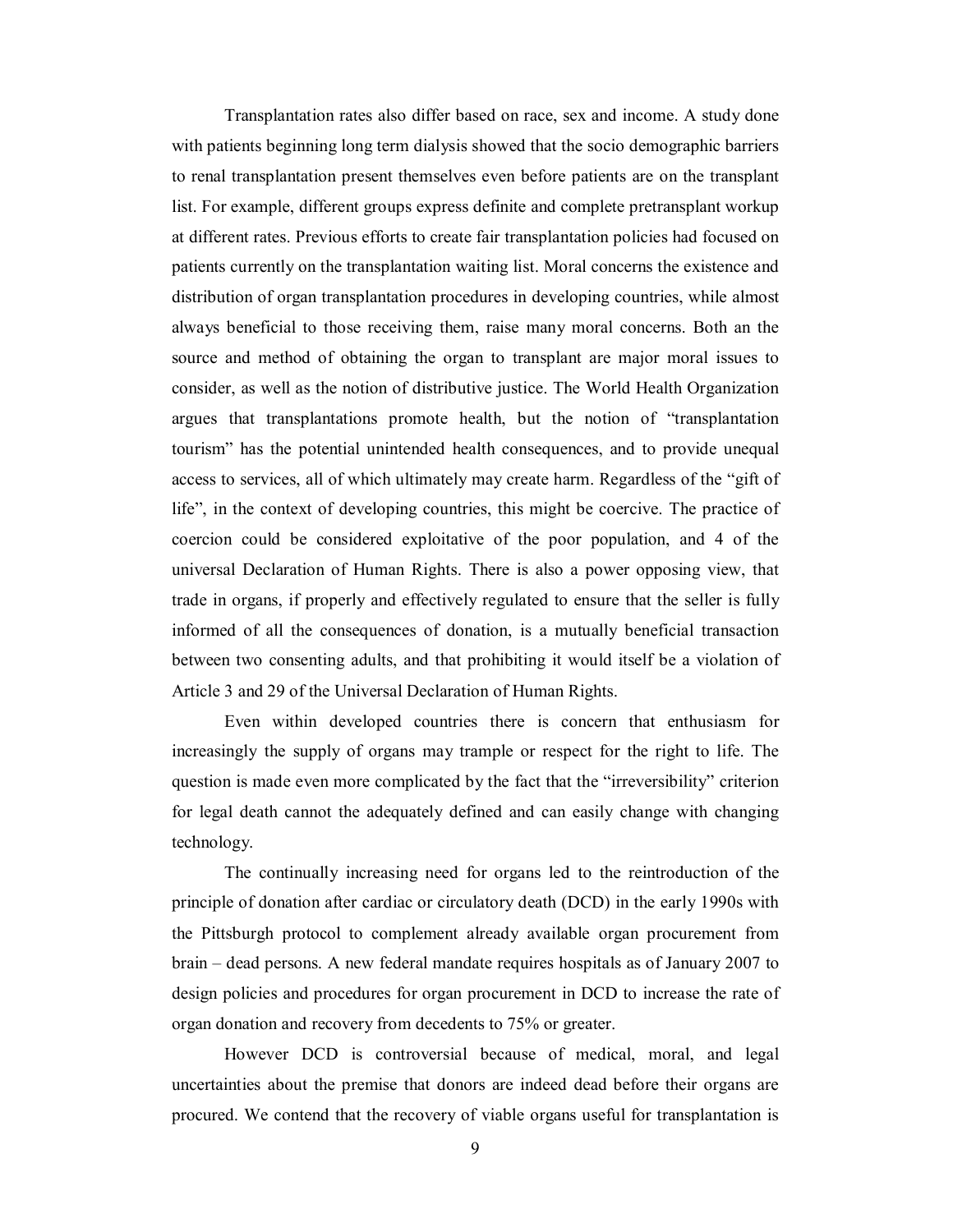DCD is not compatible with the dead donor rule. In order for the current principle of DCD to proceed with recovery of transplantable organs from decedents, a paradigm change in the ethics of organ donation is necessary. The paradigm change to ensure the legitimacy of DCD practice must include 1) societal agreement on abandonment of the dead donor rule, 2) legislative revisions reflecting abandonment of the dead donor rule, and 3) the requirement of mandated choice to facilitate individual participation in organ donation and to ensure that DCD is in compliance with the societal values of respect for autonomy and self-determination.

### **Cloning Technology with Morality**

Discussion of morality at the UN level, often brings to mind the notion of deep, profound, commonly held principles to guide human actions in accordance with some higher purpose. It may emanate from belief of a religious nature, or from concern for human, animal, environmental welfare. Definition of the boundaries and scope of any moral principle and the measures necessary to adhere to it faithful is however not an exact science, especially when recognizing that there are several thousand different ethnic groups in the world and their cultural ethos vary. While general moral principles such as the principle of doing no harm in medical practice are widely respected the question of what amounts to harm is less easily defined. The debate on reproductive and research cloning has demonstrated the fluidity and diversity of moral beliefs in this area. It is interesting for instance to note that while there is an almost complete consensus amongst countries with regard to the need to ban reproductive cloning, a number of academics and some religious groups do not necessarily believe that such cloning is unethical.

Perhaps, unsurprisingly, the moral debate on cloning tended to blur the lines of separation between the church and state, to an extent that had not been so obvious at the international levels for some time. The highly charged issue challenges the bases of many religious beliefs and places, science and religious at logger hands. Questions were raised such as whether it is appropriate to allow for the creation and destruction of embryos for the sole purpose of harvesting stem – cells which may safe the life of a sick person, is at the very heart of this debate. Whether responsibility to respect the human dignity of a person dying with debilitating illness outweighs responsibility to prevent scientists from culling cells from destroyed is a dilemma which cannot be easily resolved through impassioned international debate. In the search for a common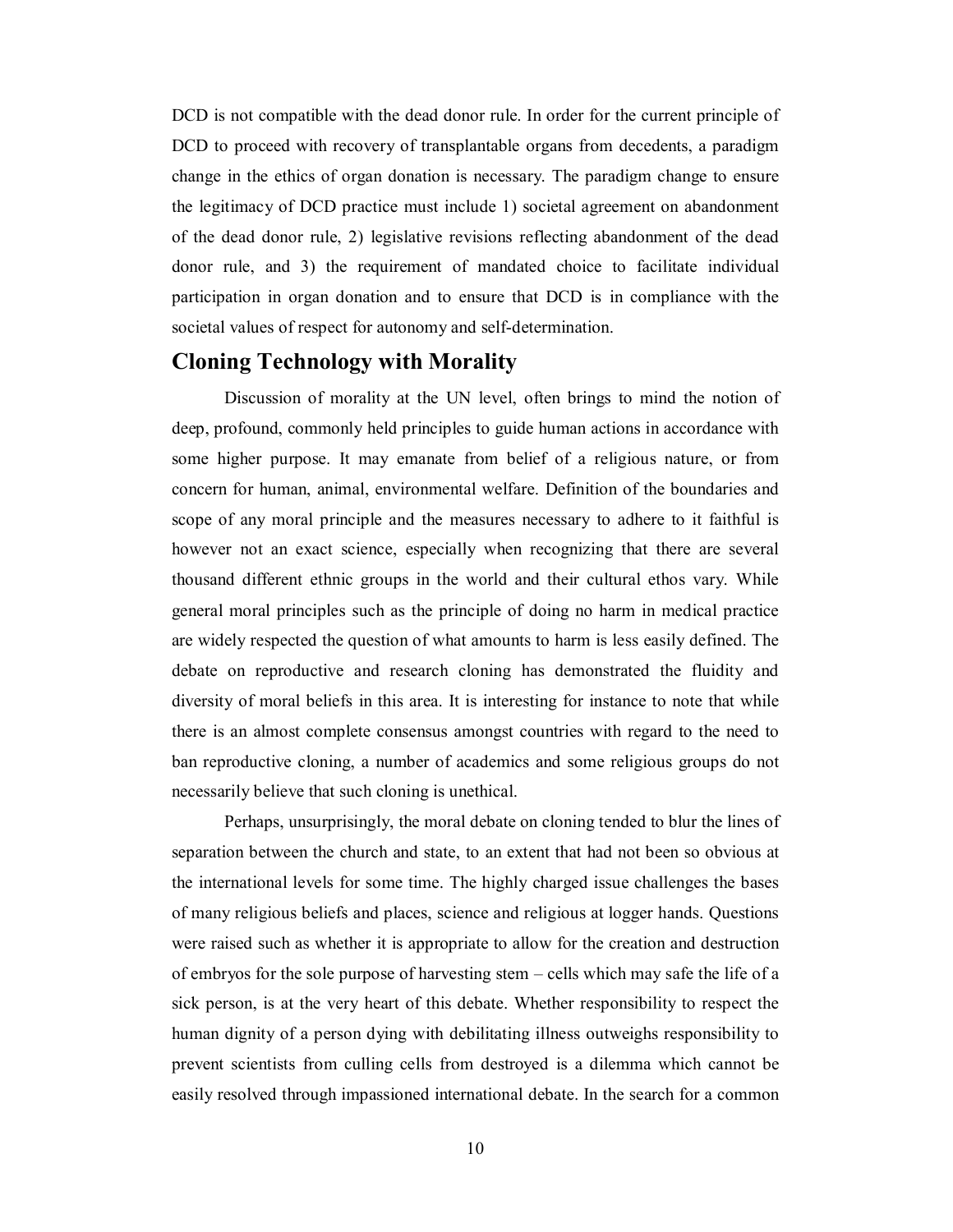moral standard by which to be guided the global community is frequently hampered by intransigence, dogma and personal and institutional ambition. This polarized atmosphere is not conducive to development of a consensual position based upon the need for respect of diverse and sometimes conflicting views. While national governance mechanisms can be constructed to reach compromise decisions, it has not proved possible at the global level.

Discussion of the broad range of moral perspectives that address the issue of cloning is beyond the scope this study. However, it is considered important to provide readers with a brief overview of some of the key moral concepts that have direct bearing upon the development of international law and policy in the area to this ethical consideration will be looked at under the following five areas: a) Human Dignity b) Cloning and Nature c) Human Health d) Social Justice e) Freedom of Research and Choices

## **Conclusion**

The long term solution for overcoming the shortage of transplantable organs is to focus on, and to broadly implement, universally accessible preventive health – care programs for the short term, increasing the number of potential donors white also maintaining the public education a consent process characterized by full disclosure of relevant information, about organ donation and procurement procedures critical to the decision making about organ donation, and a switch of the moral paradigm from beneficence to nonmaleficence and respect for individual autonomy to allow for DCD to comply with legal and moral standards. The implementation of mandated choice for obtaining consent would appear reasonable and morally justifiable to assist with the objective of increasing the number of people who consent to organ donation after death. Ultimately, the outcome of public debate must be the decisive factor in determining the conditions under which DCD should be considered legitimate. This way Bio- Technology can be servived with Morality.